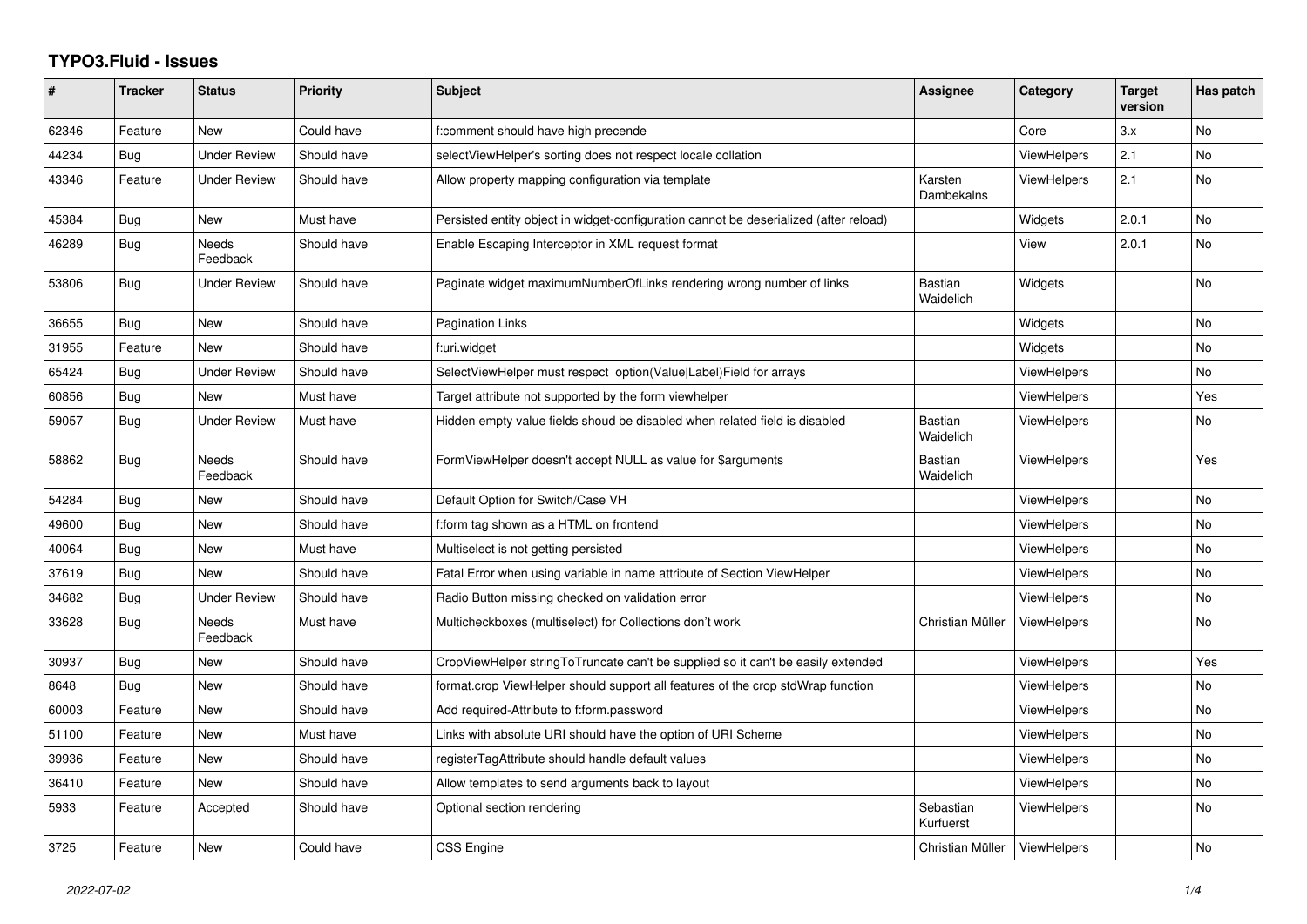| #     | <b>Tracker</b> | <b>Status</b>       | <b>Priority</b>      | <b>Subject</b>                                                                                         | Assignee               | Category    | <b>Target</b><br>version | Has patch |
|-------|----------------|---------------------|----------------------|--------------------------------------------------------------------------------------------------------|------------------------|-------------|--------------------------|-----------|
| 54195 | Task           | New                 | Should have          | Rename and move FormViewHelper's errorClass value, currently 'f3-form-error'                           | Adrian Föder           | ViewHelpers |                          | No        |
| 34309 | Task           | New                 | Could have           | Unknown ViewHelpers cause exception - should be handled more graceful                                  |                        | ViewHelpers |                          | No        |
| 26664 | Task           | New                 | Won't have this time | Clean up Form ViewHelpers                                                                              |                        | ViewHelpers |                          | No        |
| 26658 | Task           | New                 | Won't have this time | Make Form ViewHelpers consistent                                                                       |                        | ViewHelpers |                          | No        |
| 10911 | Task           | New                 | Should have          | Tx_Fluid_ViewHelpers_Form_AbstractFormViewHelper->renderHiddenIdentityField<br>should be more reliable |                        | ViewHelpers |                          | No        |
| 9950  | Task           | New                 | Should have          | Binding to nested arrays impossible for form-elements                                                  |                        | ViewHelpers |                          |           |
| 8491  | Task           | Needs<br>Feedback   | Should have          | link.action and uri.action differ in absolute argument                                                 | Karsten<br>Dambekalns  | ViewHelpers |                          | <b>No</b> |
| 38369 | Bug            | New                 | Must have            | Resource ViewHelpers should not fall back to request package                                           |                        | View        |                          | No        |
| 60181 | Feature        | New                 | Could have           | Caching mechanism for Fluid Views/Templates                                                            |                        | View        |                          | No        |
| 8989  | Feature        | Needs<br>Feedback   | Could have           | Search path for fluid template files                                                                   |                        | View        |                          | No        |
| 45394 | Task           | New                 | Should have          | Forwardport Unit test for standalone view                                                              |                        | View        |                          | No        |
| 43072 | Task           | New                 | Should have          | Remove TOKENS for adding templates fallback in Backporter                                              |                        | View        |                          | No        |
| 51239 | Bug            | <b>Under Review</b> | Must have            | AbstractViewHelper use incorrect method signature for "\$this->systemLogger->log()"                    | Adrian Föder           | Core        |                          | Yes       |
| 39990 | Bug            | New                 | Should have          | Same form twice in one template: hidden fields for empty values are only rendered<br>once              |                        | Core        |                          | No        |
| 33551 | Bug            | New                 | Must have            | View helper values break out of a partial scope                                                        | Sebastian<br>Kurfuerst | Core        |                          | No        |
| 27607 | Bug            | New                 | Must have            | Make Fluid comparisons work when first element is STRING, second is NULL.                              |                        | Core        |                          | No        |
| 12863 | Bug            | New                 | Should have          | Attributes of a viewhelper can't contain a '-'                                                         | Sebastian<br>Kurfuerst | Core        |                          | No        |
| 3481  | Bug            | New                 | Should have          | Use ViewHelperVariableContainer in PostParseFacet                                                      |                        | Core        |                          | No        |
| 46257 | Feature        | <b>Under Review</b> | Should have          | Add escape sequence support for Fluid                                                                  |                        | Core        |                          | No        |
| 33394 | Feature        | Needs<br>Feedback   | Should have          | Logical expression parser for BooleanNode                                                              | Tobias Liebig          | Core        |                          | No        |
| 30555 | Feature        | New                 | Could have           | Make TagBuilder more extensible                                                                        |                        | Core        |                          | No        |
| 10472 | Feature        | New                 | Could have           | Fluid Standalone distribution                                                                          |                        | Core        |                          | No        |
| 7608  | Feature        | New                 | Could have           | Configurable shorthand/object accessor delimiters                                                      |                        | Core        |                          | Yes       |
| 4704  | Feature        | New                 | Should have          | Improve parsing exception messages                                                                     |                        | Core        |                          |           |
| 1907  | Feature        | New                 | Could have           | Default values for view helpers based on context                                                       |                        | Core        |                          |           |
| 32035 | Task           | New                 | Should have          | Improve fluid error messages                                                                           |                        | Core        |                          | Yes       |
| 58983 | Bug            | New                 | Should have          | format.date does not respect linebreaks and throws exception                                           |                        |             |                          | No        |
| 58921 | <b>Bug</b>     | New                 | Should have          | f:form.* VHs crash if NOT inside f:form but followed by f:form                                         |                        |             |                          | No        |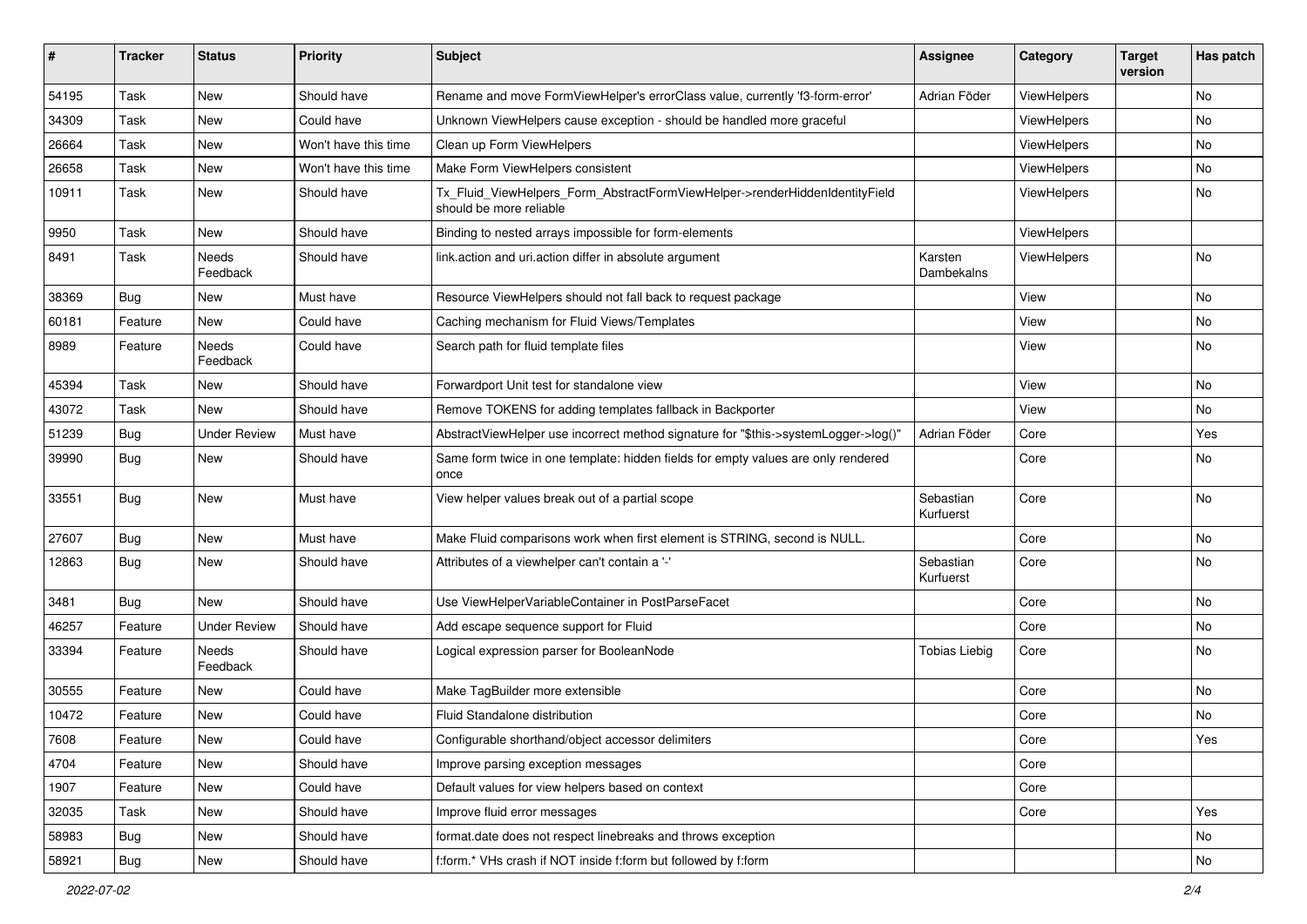| #     | <b>Tracker</b> | <b>Status</b>       | <b>Priority</b> | <b>Subject</b>                                                                                              | Assignee               | Category | <b>Target</b><br>version | Has patch |
|-------|----------------|---------------------|-----------------|-------------------------------------------------------------------------------------------------------------|------------------------|----------|--------------------------|-----------|
| 57885 | <b>Bug</b>     | New                 | Must have       | Inputs are cleared from a second form if the first form produced a vallidation error                        |                        |          |                          | <b>No</b> |
| 55008 | Bug            | Under Review        | Should have     | Interceptors should be used in Partials                                                                     | Christian Müller       |          |                          | No        |
| 52591 | Bug            | <b>New</b>          | Should have     | The Pagination Widget broken for joined objects                                                             |                        |          |                          | No        |
| 52536 | Bug            | <b>Under Review</b> | Should have     | Errorclass not set if no property-attribute set                                                             |                        |          |                          |           |
| 50888 | Bug            | <b>Under Review</b> | Should have     | WSOD by changing name of section and if Fluid caches are generated                                          |                        |          |                          | No        |
| 49038 | Bug            | New                 | Must have       | form.select does not select the first item if prependOptionValue is used                                    |                        |          |                          | No        |
| 47006 | Bug            | <b>Under Review</b> | Should have     | widget identifier are not unique                                                                            |                        |          |                          | No        |
| 28554 | <b>Bug</b>     | New                 | Should have     | (v4) implement feature flag to disable caching                                                              |                        |          |                          | No        |
| 28553 | Bug            | New                 | Should have     | improve XHProf test setup                                                                                   |                        |          |                          | No        |
| 28552 | <b>Bug</b>     | New                 | Should have     | (v5) write ViewHelper test for compiled run; adjust functional test to do two passes<br>(uncached & cached) |                        |          |                          | No        |
| 28551 | <b>Bug</b>     | Accepted            | Should have     | (v4) backport VHTest                                                                                        | Sebastian<br>Kurfuerst |          |                          | No        |
| 28550 | Bug            | <b>New</b>          | Should have     | (v4) make widgets cacheable, i.e. not implement childnodeaccess interface                                   |                        |          |                          | No        |
| 28549 | Bug            | New                 | Should have     | make widgets cacheable, i.e. not implement childnodeaccess interface                                        |                        |          |                          | <b>No</b> |
| 13045 | Bug            | New                 | Should have     | Entity decode of strings are different between if-conditions and output of variable                         |                        |          |                          |           |
| 60271 | Feature        | <b>New</b>          | Should have     | Paginate viewhelper, should also support arrays                                                             |                        |          |                          | <b>No</b> |
| 52640 | Feature        | <b>Under Review</b> | Should have     | Create an UnlessViewHelper as opposite to the IfViewHelper                                                  | Marc Neuhaus           |          |                          | No        |
| 51277 | Feature        | <b>New</b>          | Should have     | ViewHelper context should be aware of actual file occurrence                                                |                        |          |                          | <b>No</b> |
| 49756 | Feature        | <b>Under Review</b> | Should have     | Select values by array key in checkbox viewhelper                                                           |                        |          |                          | No        |
| 48355 | Feature        | <b>New</b>          | Could have      | Assign output of viewhelper to template variable for further processing.                                    |                        |          |                          |           |
| 46545 | Feature        | <b>New</b>          | Should have     | Better support for arrays in options of SelectViewHelper                                                    |                        |          |                          | <b>No</b> |
| 45345 | Feature        | Needs<br>Feedback   | Should have     | Easy to use comments for fluid that won't show in output                                                    |                        |          |                          |           |
| 45153 | Feature        | New                 | Should have     | f:be.menus.actionMenuItem - Detection of the current select option is insufficient                          |                        |          |                          | No        |
| 42397 | Feature        | <b>New</b>          | Should have     | Missing viewhelper for general links                                                                        |                        |          |                          | No        |
| 40081 | Feature        | New                 | Should have     | Allow assigned variables as keys in arrays                                                                  |                        |          |                          | No        |
| 38130 | Feature        | <b>New</b>          | Should have     | Checkboxes and multiple select fields should have an assignable default value                               |                        |          |                          | No        |
| 37095 | Feature        | <b>New</b>          | Should have     | It should be possible to set a different template on a Fluid TemplateView inside an<br>action               | Christopher<br>Hlubek  |          |                          | No        |
| 36559 | Feature        | <b>New</b>          | Could have      | New widget progress bar                                                                                     |                        |          |                          | Yes       |
| 33215 | Feature        | <b>New</b>          | Should have     | RFC: Dynamic values in ObjectAccess paths                                                                   |                        |          |                          | No        |
| 9514  | Feature        | New                 | Should have     | Support explicit Array Arguments for ViewHelpers                                                            |                        |          |                          |           |